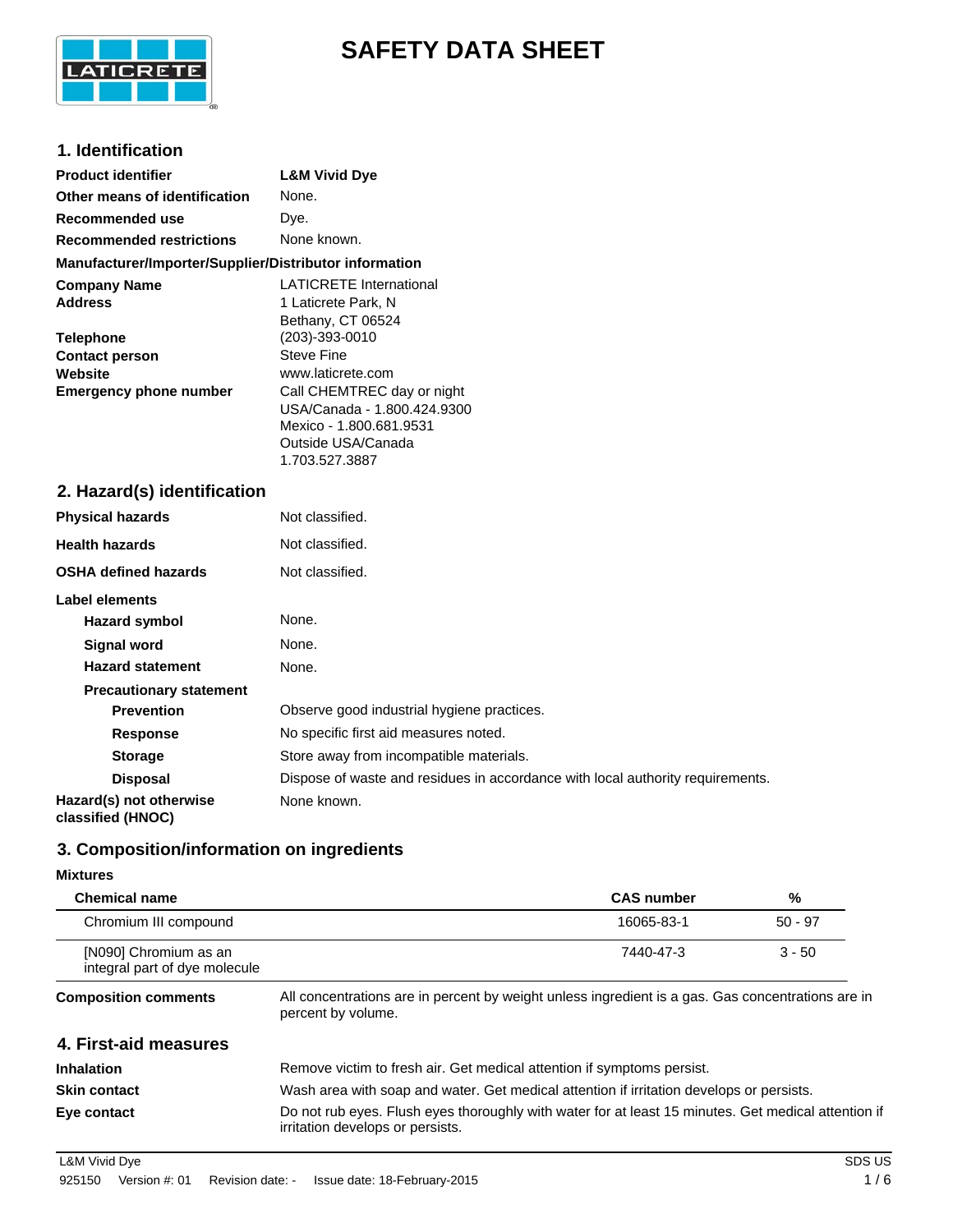| Ingestion                                                                    | Rinse mouth and drink plenty of water. Only induce vomiting at the instruction of medical<br>personnel. Get medical attention if any discomfort occurs.                                                                   |
|------------------------------------------------------------------------------|---------------------------------------------------------------------------------------------------------------------------------------------------------------------------------------------------------------------------|
| <b>Most important</b><br>symptoms/effects, acute and<br>delayed              | Irritation of eyes and mucous membranes. Irritation of nose and throat.                                                                                                                                                   |
| Indication of immediate<br>medical attention and special<br>treatment needed | Treat symptomatically.                                                                                                                                                                                                    |
| <b>General information</b>                                                   | Ensure that medical personnel are aware of the material(s) involved, and take precautions to<br>protect themselves.                                                                                                       |
| 5. Fire-fighting measures                                                    |                                                                                                                                                                                                                           |
| Suitable extinguishing media                                                 | Water spray, foam, dry powder or carbon dioxide.                                                                                                                                                                          |
| Unsuitable extinguishing<br>media                                            | No restrictions known.                                                                                                                                                                                                    |
| Specific hazards arising from<br>the chemical                                | During fire, gases hazardous to health may be formed.                                                                                                                                                                     |
| Special protective equipment<br>and precautions for firefighters             | Selection of respiratory protection for firefighting: follow the general fire precautions indicated in<br>the workplace. Self-contained breathing apparatus and full protective clothing must be worn in<br>case of fire. |
| <b>Fire fighting</b><br>equipment/instructions                               | Use standard firefighting procedures and consider the hazards of other involved materials.                                                                                                                                |
| <b>General fire hazards</b>                                                  | The product is not flammable.                                                                                                                                                                                             |
|                                                                              |                                                                                                                                                                                                                           |

# **6. Accidental release measures**

| <b>Personal precautions,</b><br>protective equipment and<br>emergency procedures | Wear appropriate personal protective equipment. Minimize dust generation and accumulation.<br>Ensure adequate ventilation. Local authorities should be advised if significant spillages cannot be<br>contained. For personal protection, see Section 8 of the SDS. |
|----------------------------------------------------------------------------------|--------------------------------------------------------------------------------------------------------------------------------------------------------------------------------------------------------------------------------------------------------------------|
| <b>Methods and materials for</b><br>containment and cleaning up                  | Sweep up or vacuum up spillage and collect in suitable container for disposal. Do not vacuum<br>clean unless vacuum cleaners are equipped with HEPA filter. For waste disposal, see Section 13<br>of the SDS.                                                      |
| <b>Environmental precautions</b>                                                 | Prevent further leakage or spillage if safe to do so. Avoid discharge into drains, water courses or<br>onto the ground.                                                                                                                                            |
| 7. Handling and storage                                                          |                                                                                                                                                                                                                                                                    |

| <b>Precautions for safe handling</b>                            | Avoid inhalation of dust and contact with skin and eyes. Use work methods which minimize dust<br>production. Provide appropriate exhaust ventilation at places where dust is formed. Wear<br>appropriate personal protective equipment. Observe good industrial hygiene practices. |
|-----------------------------------------------------------------|------------------------------------------------------------------------------------------------------------------------------------------------------------------------------------------------------------------------------------------------------------------------------------|
| Conditions for safe storage,<br>including any incompatibilities | Store in a cool, dry place out of direct sunlight.                                                                                                                                                                                                                                 |

# **8. Exposure controls/personal protection**

### **Occupational exposure limits**

# **US. OSHA Table Z-1 Limits for Air Contaminants (29 CFR 1910.1000)**

| <b>Components</b>                                                         | <b>Type</b> | Value                |  |
|---------------------------------------------------------------------------|-------------|----------------------|--|
| [N090] Chromium as an<br>integral part of dye<br>molecule (CAS 7440-47-3) | <b>PEL</b>  | 1 mg/m $3$           |  |
| Chromium III compound<br>$(CAS 16065-83-1)$                               | <b>PEL</b>  | $0.5 \text{ mg/m}$ 3 |  |
| <b>US. ACGIH Threshold Limit Values</b>                                   |             |                      |  |
| <b>Components</b>                                                         | <b>Type</b> | Value                |  |
| [N090] Chromium as an<br>integral part of dye<br>molecule (CAS 7440-47-3) | <b>TWA</b>  | $0.5 \text{ mg/m}$ 3 |  |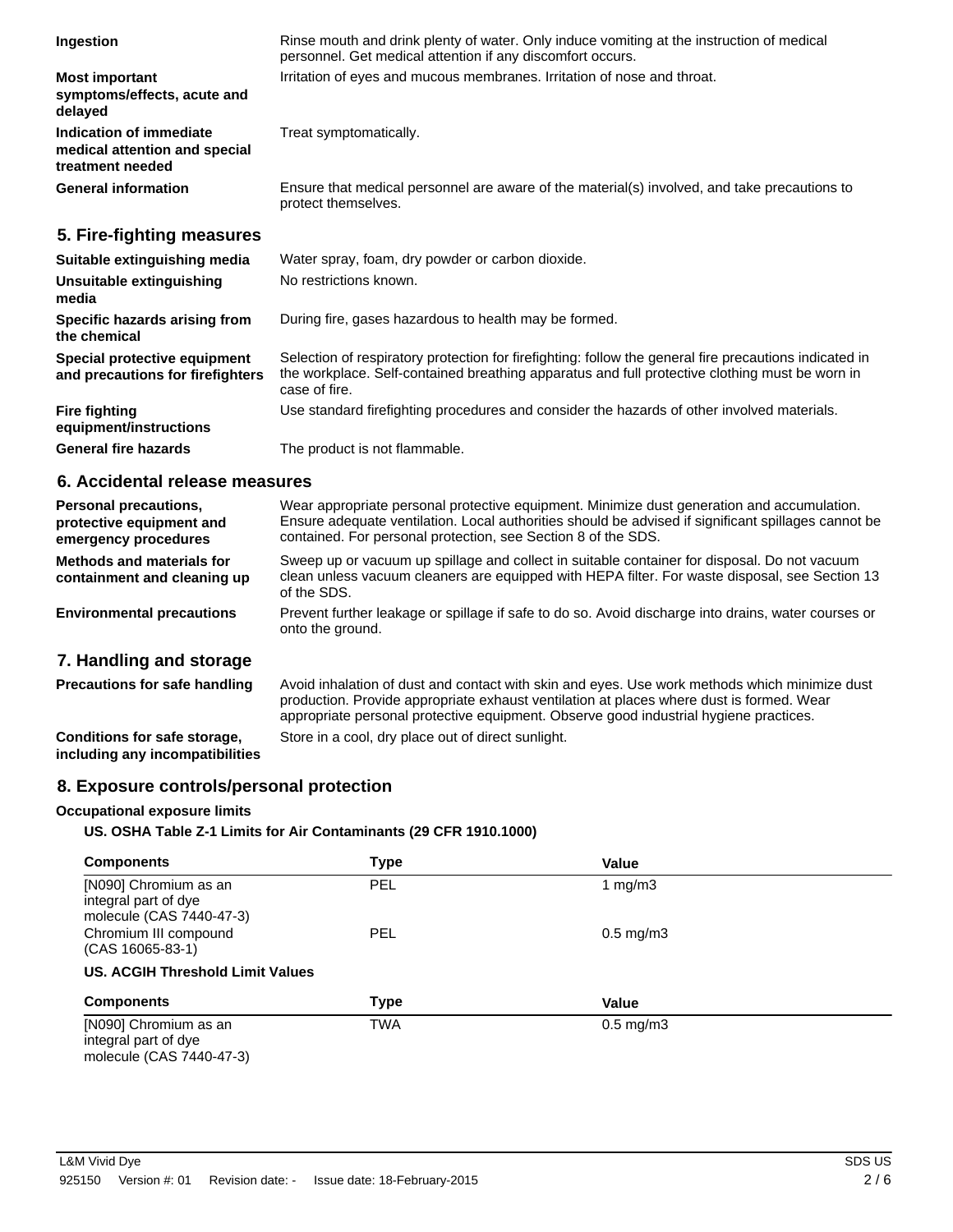## **US. NIOSH: Pocket Guide to Chemical Hazards**

| <b>Components</b>                                                         | Type                                                                  | Value                                                                                                                                                                                                                                                                                                                                                                                                  |
|---------------------------------------------------------------------------|-----------------------------------------------------------------------|--------------------------------------------------------------------------------------------------------------------------------------------------------------------------------------------------------------------------------------------------------------------------------------------------------------------------------------------------------------------------------------------------------|
| [N090] Chromium as an<br>integral part of dye<br>molecule (CAS 7440-47-3) | TWA                                                                   | $0.5 \text{ mg/m}$ 3                                                                                                                                                                                                                                                                                                                                                                                   |
| Chromium III compound<br>(CAS 16065-83-1)                                 | <b>TWA</b>                                                            | $0.5$ mg/m $3$                                                                                                                                                                                                                                                                                                                                                                                         |
| <b>Biological limit values</b>                                            | No biological exposure limits noted for the ingredient(s).            |                                                                                                                                                                                                                                                                                                                                                                                                        |
| <b>Appropriate engineering</b><br>controls                                |                                                                       | Good general ventilation (typically 10 air changes per hour) should be used. Ventilation rates<br>should be matched to conditions. If applicable, use process enclosures, local exhaust ventilation,<br>or other engineering controls to maintain airborne levels below recommended exposure limits. If<br>exposure limits have not been established, maintain airborne levels to an acceptable level. |
|                                                                           | Individual protection measures, such as personal protective equipment |                                                                                                                                                                                                                                                                                                                                                                                                        |
| Eye/face protection                                                       | Wear safety glasses with side shields (or goggles).                   |                                                                                                                                                                                                                                                                                                                                                                                                        |
| <b>Skin protection</b>                                                    |                                                                       |                                                                                                                                                                                                                                                                                                                                                                                                        |
| <b>Hand protection</b>                                                    | Wear protective gloves.                                               |                                                                                                                                                                                                                                                                                                                                                                                                        |
| Other                                                                     | Wear suitable protective clothing.                                    |                                                                                                                                                                                                                                                                                                                                                                                                        |
| <b>Respiratory protection</b>                                             | Exposure Limit.                                                       | Use a particulate filter respirator for particulate concentrations exceeding the Occupational                                                                                                                                                                                                                                                                                                          |
| <b>Thermal hazards</b>                                                    | Wear appropriate thermal protective clothing, when necessary.         |                                                                                                                                                                                                                                                                                                                                                                                                        |
| General hygiene<br>considerations                                         | equipment to remove contaminants.                                     | Always observe good personal hygiene measures, such as washing after handling the material<br>and before eating, drinking, and/or smoking. Routinely wash work clothing and protective                                                                                                                                                                                                                 |

# **9. Physical and chemical properties**

| Appearance |  |
|------------|--|
|            |  |

| <b>Physical state</b>                             | Solid.              |
|---------------------------------------------------|---------------------|
| Form                                              | Powder.             |
| Color                                             | Colored.            |
| Odor                                              | None.               |
| Odor threshold                                    | Not available.      |
| рH                                                | Not available.      |
| <b>Melting point/freezing point</b>               | Not available.      |
| Initial boiling point and boiling<br>range        | Not applicable.     |
| <b>Flash point</b>                                | Not applicable.     |
| <b>Evaporation rate</b>                           | Not available.      |
| Flammability (solid, gas)                         | Not available.      |
| Upper/lower flammability or explosive limits      |                     |
| <b>Flammability limit - lower</b><br>(%)          | Not available.      |
| <b>Flammability limit - upper</b><br>$(\% )$      | Not available.      |
| Explosive limit - lower (%)                       | Not available.      |
| Explosive limit - upper (%)                       | Not available.      |
| Vapor pressure                                    | Not available.      |
| <b>Vapor density</b>                              | Not available.      |
| <b>Relative density</b>                           | Not available.      |
| Solubility(ies)                                   |                     |
| Solubility (water)                                | Insoluble in water. |
| <b>Partition coefficient</b><br>(n-octanol/water) | Not available.      |
| <b>Auto-ignition temperature</b>                  | Not available.      |
| <b>Decomposition temperature</b>                  | Not available.      |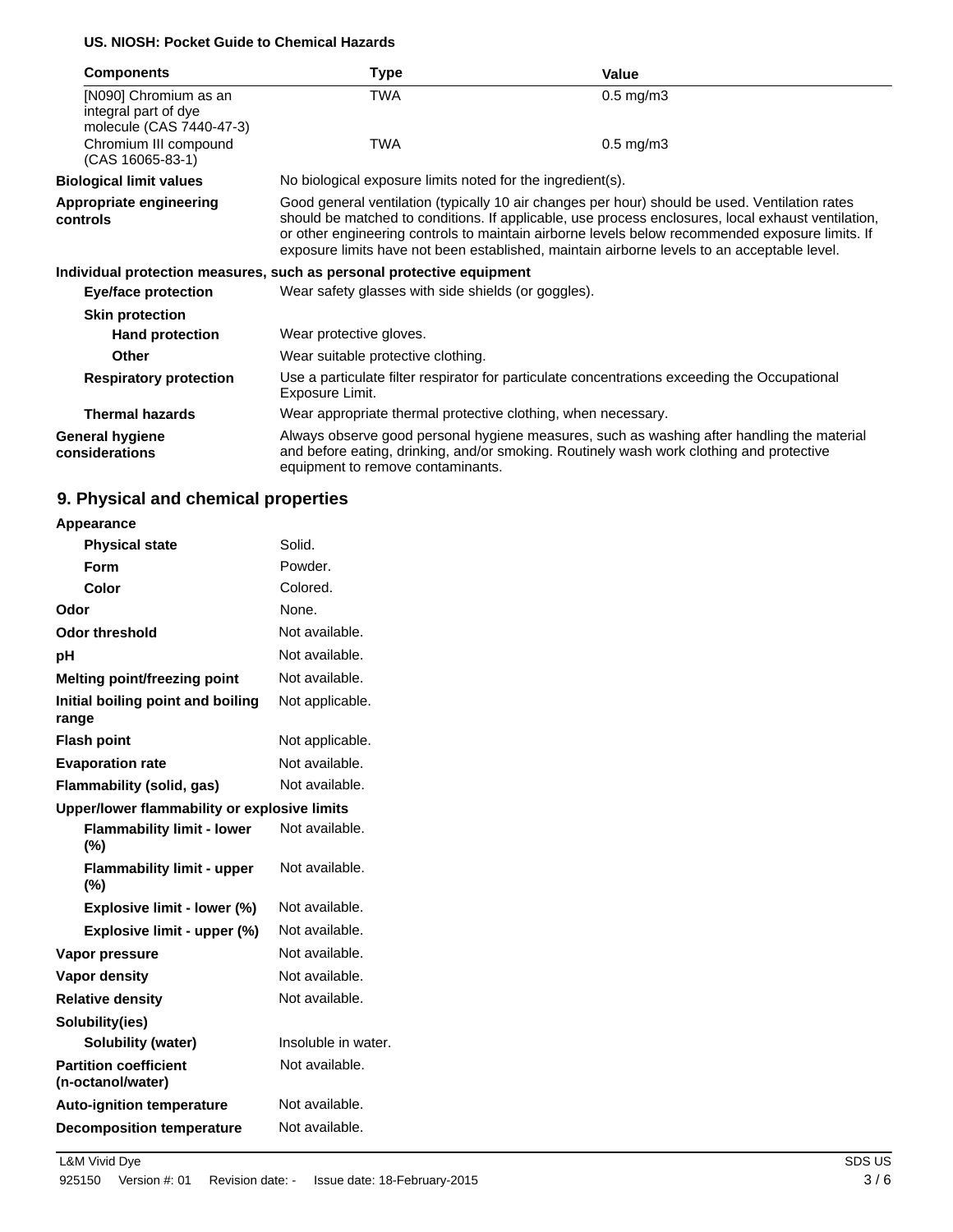| <b>Viscosity</b>                             | Not available.                                                                                |
|----------------------------------------------|-----------------------------------------------------------------------------------------------|
| Other information                            |                                                                                               |
| <b>Bulk density</b>                          | Not available.                                                                                |
| 10. Stability and reactivity                 |                                                                                               |
| <b>Reactivity</b>                            | The product is stable and non-reactive under normal conditions of use, storage and transport. |
| <b>Chemical stability</b>                    | Material is stable under normal conditions.                                                   |
| <b>Possibility of hazardous</b><br>reactions | Hazardous polymerization does not occur.                                                      |
| <b>Conditions to avoid</b>                   | Contact with incompatible materials.                                                          |
| Incompatible materials                       | Strong oxidizing agents. Reducing agents.                                                     |
| <b>Hazardous decomposition</b><br>products   | Carbon oxides. Nitrogen oxides.                                                               |

# **11. Toxicological information**

# **Information on likely routes of exposure**

| <b>Inhalation</b>                                                                  | Dust may irritate respiratory system.                                                                                                                                                      |  |
|------------------------------------------------------------------------------------|--------------------------------------------------------------------------------------------------------------------------------------------------------------------------------------------|--|
| <b>Skin contact</b>                                                                | May cause irritation through mechanical abrasion.                                                                                                                                          |  |
| Eye contact                                                                        | Dust may irritate the eyes.                                                                                                                                                                |  |
| Ingestion                                                                          | Ingestion may cause irritation and malaise.                                                                                                                                                |  |
| Symptoms related to the<br>physical, chemical and<br>toxicological characteristics | Irritation of eyes and mucous membranes. Irritation of nose and throat.                                                                                                                    |  |
| Information on toxicological effects                                               |                                                                                                                                                                                            |  |
| <b>Acute toxicity</b>                                                              | May cause discomfort if swallowed.                                                                                                                                                         |  |
| <b>Skin corrosion/irritation</b>                                                   | May cause irritation through mechanical abrasion.                                                                                                                                          |  |
| Serious eye damage/eye<br>irritation                                               | Dust in the eyes may cause irritation.                                                                                                                                                     |  |
| Respiratory or skin sensitization                                                  |                                                                                                                                                                                            |  |
| <b>Respiratory sensitization</b>                                                   | No data available.                                                                                                                                                                         |  |
| <b>Skin sensitization</b>                                                          | Not a skin sensitizer.                                                                                                                                                                     |  |
| Germ cell mutagenicity                                                             | No data available.                                                                                                                                                                         |  |
| Carcinogenicity                                                                    | Not classifiable as to carcinogenicity to humans.                                                                                                                                          |  |
| IARC Monographs. Overall Evaluation of Carcinogenicity                             |                                                                                                                                                                                            |  |
| (CAS 7440-47-3)                                                                    | [N090] Chromium as an integral part of dye molecule<br>3 Not classifiable as to carcinogenicity to humans.                                                                                 |  |
| Chromium III compound (CAS 16065-83-1)                                             | 3 Not classifiable as to carcinogenicity to humans.<br>OSHA Specifically Regulated Substances (29 CFR 1910.1001-1050)                                                                      |  |
| Not listed.                                                                        |                                                                                                                                                                                            |  |
| <b>Reproductive toxicity</b>                                                       | No data available.                                                                                                                                                                         |  |
| Specific target organ toxicity -<br>single exposure                                | No data available.                                                                                                                                                                         |  |
| Specific target organ toxicity -<br>repeated exposure                              | No data available.                                                                                                                                                                         |  |
| <b>Aspiration hazard</b>                                                           | Not classified.                                                                                                                                                                            |  |
| <b>Chronic effects</b>                                                             | No specific chronic health impact noted.                                                                                                                                                   |  |
| 12. Ecological information                                                         |                                                                                                                                                                                            |  |
| <b>Ecotoxicity</b>                                                                 | Not expected to be harmful to aquatic organisms.                                                                                                                                           |  |
| <b>Persistence and degradability</b>                                               | The product is not biodegradable.                                                                                                                                                          |  |
| <b>Bioaccumulative potential</b>                                                   | The product is not expected to bioaccumulate.                                                                                                                                              |  |
| <b>Mobility in soil</b>                                                            | The product is not mobile in soil.                                                                                                                                                         |  |
| Other adverse effects                                                              | No other adverse environmental effects (e.g. ozone depletion, photochemical ozone creation<br>potential, endocrine disruption, global warming potential) are expected from this component. |  |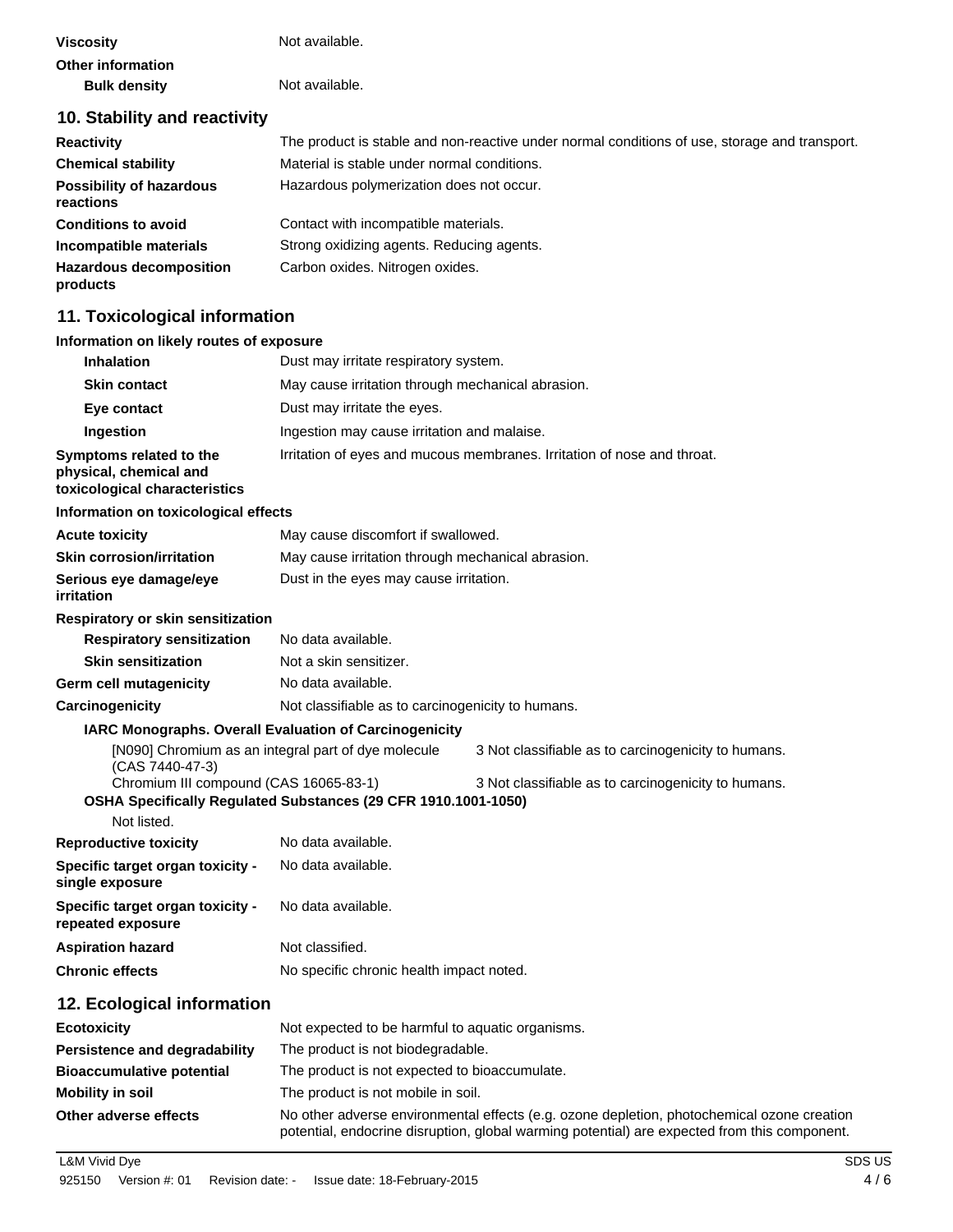# **13. Disposal considerations**

| <b>Disposal instructions</b>             | Dispose of contents/container in accordance with local/regional/national/international regulations.                                                                                                              |
|------------------------------------------|------------------------------------------------------------------------------------------------------------------------------------------------------------------------------------------------------------------|
| <b>Local disposal regulations</b>        | Dispose in accordance with all applicable regulations.                                                                                                                                                           |
| Hazardous waste code                     | The waste code should be assigned in discussion between the user, the producer and the waste<br>disposal company.                                                                                                |
| Waste from residues / unused<br>products | Dispose of in accordance with local regulations.                                                                                                                                                                 |
| Contaminated packaging                   | Empty containers should be taken to an approved waste handling site for recycling or disposal.<br>Since emptied containers may retain product residue, follow label warnings even after container is<br>emptied. |

# **14. Transport information**

### **DOT**

Not regulated as dangerous goods.

### **IATA**

Not regulated as dangerous goods.

### **IMDG**

Not regulated as dangerous goods.

### **Transport in bulk according to** Not available. **Annex II of MARPOL 73/78 and the IBC Code**

# **15. Regulatory information**

**US federal regulations** This product is not known to be a "Hazardous Chemical" as defined by the OSHA Hazard Communication Standard, 29 CFR 1910.1200.

# **TSCA Section 12(b) Export Notification (40 CFR 707, Subpt. D)**

Not regulated.

| OSHA Specifically Regulated Substances (29 CFR 1910.1001-1050) |  |
|----------------------------------------------------------------|--|
|----------------------------------------------------------------|--|

### Not listed.

### **CERCLA Hazardous Substance List (40 CFR 302.4)**

| [N090] Chromium as an integral part of dye molecule | LISTED |
|-----------------------------------------------------|--------|
| (CAS 7440-47-3)                                     |        |
| Chromium III compound (CAS 16065-83-1)              | LISTED |

## **Superfund Amendments and Reauthorization Act of 1986 (SARA)**

| <b>Hazard categories</b>                      | Immediate Hazard - No<br>Delayed Hazard - No   |
|-----------------------------------------------|------------------------------------------------|
|                                               | Fire Hazard - No                               |
|                                               | Pressure Hazard - No<br>Reactivity Hazard - No |
| <b>SARA 302 Extremely hazardous substance</b> |                                                |

Not listed.

### **SARA 311/312 Hazardous** No

**chemical**

## **SARA 313 (TRI reporting)**

| <b>Chemical name</b>                                | <b>CAS</b> number | % by wt. |  |
|-----------------------------------------------------|-------------------|----------|--|
| Chromium III compound                               | 16065-83-1        | 50 - 97  |  |
| [N090] Chromium as an integral part of dye molecule | 7440-47-3         | $3 - 50$ |  |

### **Other federal regulations**

## **Clean Air Act (CAA) Section 112 Hazardous Air Pollutants (HAPs) List**

[N090] Chromium as an integral part of dye molecule (CAS 7440-47-3) Chromium III compound (CAS 16065-83-1)

Not regulated.

# **Clean Air Act (CAA) Section 112(r) Accidental Release Prevention (40 CFR 68.130)**

Not regulated.

**Safe Drinking Water Act**

**(SDWA) US state regulations** California Safe Drinking Water and Toxic Enforcement Act of 1986 (Proposition 65): This material is not known to contain any chemicals currently listed as carcinogens or reproductive toxins.